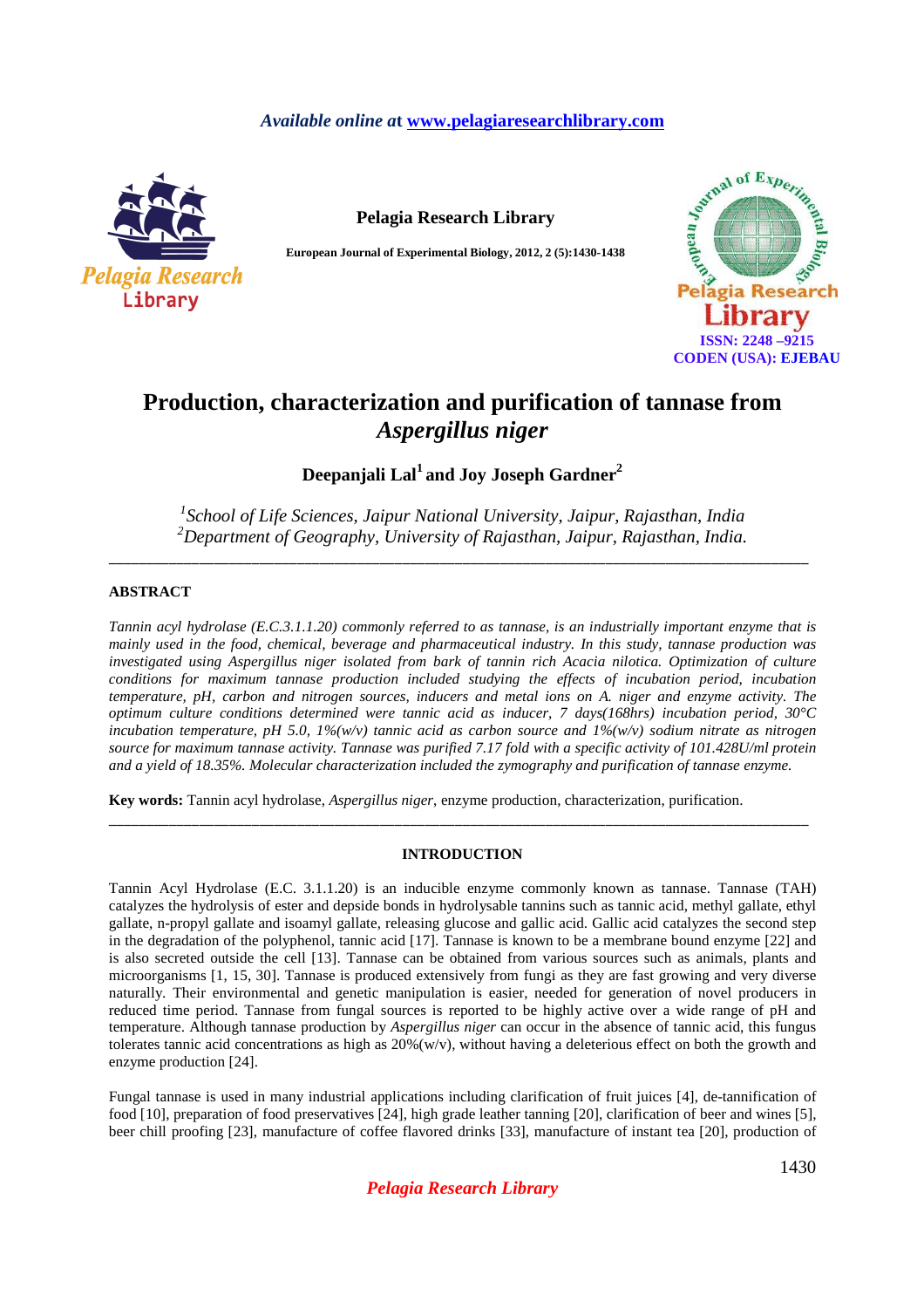gallic acid which is used for the synthesis of trimethoprim [32], manufacture of pyrogallol and propyl gallate, dyes and inks [29], treatment of green tea to inhibit the carcinogenic and mutagenic effects of N-nitrosamines, stabilization of malt polyphenols [21], improved color stability and additional organoleptic properties. In animal feeding, tannase is used to reduce the anti-nutritional effects of tannins and improved animal digestibility [7]. Tannase is also utilized for bioremediation of effluents from tanneries [24]. In addition, tannase is used as a sensitive analytical probe for determining the structure of naturally occurring gallic acid ester [11]. Thus, *Aspergillus niger*  isolated from tannin-rich bark of *Acacia nilotica* has been used as an important bioreactor in this study for maximum tannase production.

*\_\_\_\_\_\_\_\_\_\_\_\_\_\_\_\_\_\_\_\_\_\_\_\_\_\_\_\_\_\_\_\_\_\_\_\_\_\_\_\_\_\_\_\_\_\_\_\_\_\_\_\_\_\_\_\_\_\_\_\_\_\_\_\_\_\_\_\_\_\_\_\_\_\_\_\_\_\_*

## **MATERIALS AND METHODS**

## **Chemicals**

All the chemicals and reagents were of analytical grade purchased from HI-MEDIA Pvt. Ltd., Mumbai, India.

### **Microorganism**

One hundred and fifteen fungal isolates were collected from the bark of *Acacia nilotica* trees from AOC Centre, Secunderabad, Andhra Pradesh, India in the month of November, 2010. Fungal isolates that succeeded to grow in the presence of tannic acid-supplemented Potato Dextrose Agar media were tested for tannase production individually.

All fungal species were identified by microscopic analysis by using taxonomic guides and standard procedures [14]. The most active tannase producing fungus was identified as *Aspergillus niger* and was maintained on PDA plates containing tannic acid and stored at 4°C and sub-cultured at monthly intervals.

Qualitative screening for tannase producing *Aspergillus niger* culture was carried out on tannic acid agar plates (TAA) containing 1% tannic acid and 3% agar and recording the clear zones formed due to hydrolysis of tannic acid around the fungal colony [26].

### **Preparation of spore suspension**

Fungal spore suspension was prepared by adding 10ml of sterile distilled water containing 0.1% (v/v) Tween 80 to a fully sporulated and induced culture. The spores were dislodged using a sterile inoculation loop under strict aseptic conditions and then vortexed. The spores were counted using Neubauer chamber before inoculation. The volume of 1 ml of the prepared spore suspension containing  $3\times10^7$  spores was used as inoculum.

## **Mode of fermentation**

Cultivation of fungus was carried out by submerged fermentation (SmF) in 250ml Erlenmeyer flasks using the Czapek's Dox medium supplemented with filter sterilized tannic acid at 1% concentration as sole source of carbon, autoclaved at  $121^{\circ}$ C; 15 lbs. for 20 minutes and then inoculated with prepared inoculum (1%v/v) and incubated for 72 hours at room temperature (28±2ºC). Samples were withdrawn at regular intervals of 24 hours and observed for tannase activity.

## **Enzyme extraction**

Tannase was extracted according to standard enzyme extraction method [26] and was either stored at -20°C or used immediately.

## **Tannase assay**

Tannase activity produced by *Aspergillus niger* isolate was assessed using the Rhodanine method [28]. The enzyme activity was calculated from the change in absorbance;

$$
\Delta_{A520} = (A_{test} - A_{blank}) - (A_{control} - A_{blank})
$$

One unit (U) of the enzyme activity was defined as the amount of enzyme required to liberate one micromole of gallic acid formed per minute under the defined reaction conditions.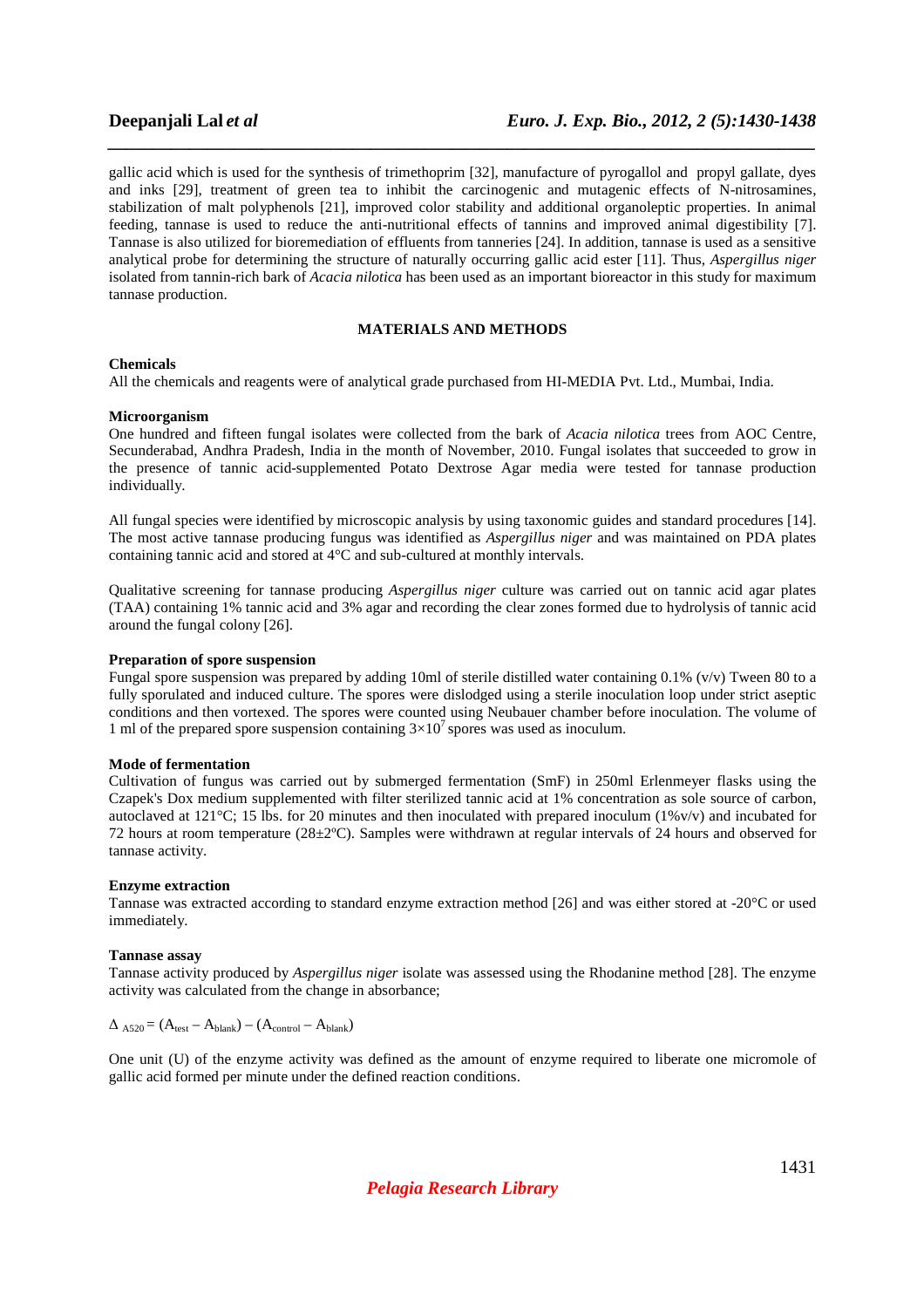## **Protein determination**

The total soluble protein was determined by measuring optical density of developed color at 595 nm [16]. The µg of protein was estimated using µg standard of bovine serum albumin (BSA).

*\_\_\_\_\_\_\_\_\_\_\_\_\_\_\_\_\_\_\_\_\_\_\_\_\_\_\_\_\_\_\_\_\_\_\_\_\_\_\_\_\_\_\_\_\_\_\_\_\_\_\_\_\_\_\_\_\_\_\_\_\_\_\_\_\_\_\_\_\_\_\_\_\_\_\_\_\_\_*

## **Optimization of factors affecting tannase activity:**

**Effect of tannic acid concentration**: Tannic acid was used as an inducer for maximum tannase production varying from 0.5%-10% (w/v) concentrations. Flasks were maintained in triplicates and tannase activity was determined as mentioned earlier.

**Effect of different incubation periods**: To evaluate the effect of different incubation periods on tannase production, the flasks were incubated at 30°C for different time periods ranging from 3 days to 21 days intervals. Samples were withdrawn periodically at every 24 hours and assayed for tannase activity as described earlier.

**Effect of different incubation temperatures**: To study the effect of different incubation temperatures on tannase production, the flasks were kept at temperatures ranging from 15°C to 65°C for 5 days. The tannase activity was measured as described earlier.

**Effect of different pH**: The effect of initial pH on tannase production was studied by adjusting the production medium at various levels of pH by IN HCl and IN NaOH solutions ranging from 3.0 to 11.0. The tannase activity was measured as described earlier.

**Effect of different carbon sources**: Several carbon sources such as Mannose, Galactose, Glycerol, and Ribose at concentrations ranging from 0.5% to 2% were supplemented to the culture medium. The tannase activity was determined as described earlier.

**Effect of different nitrogen sources**: Several organic nitrogen sources such as Peptone, Yeast extract, Beef extract, Urea and Casein as well as inorganic nitrogen sources such as Ammonium sulfate, Ammonium chloride, Ammonium nitrate, Ammonium dihydrogen phosphate, Sodium nitrate and Potassium nitrate at concentrations ranging from 0.5% to 2% were supplemented to the culture medium. The tannase activity was determined as described earlier.

**Effect if different metal ions**: To evaluate the effect of metal ions on the production of tannase, different concentrations of metal ions  $(Zn^{+2}$ ,  $Mo^{+6}$ ,  $Al^{+3}$ ,  $Mn^{+2}$ ,  $Cu^{+3}$ ,  $Li^{3+}$ ) ranging from 1mM to 20mM were used as additives in the culture medium. The tannase activity was determined as described earlier.

## **Characterization and Purification of tannase:**

## **Enzyme purification**

The crude extracellular extract was dialyzed 24hrs against water and concentrated by freeze-drying. The lyophilized sample was reconstituted with a minimum amount of water. The soluble proteins were applied to a Sephadex G-150 column (2x60cm), previously equilibrated with 10 mM acetate buffer, pH 5.0. The protein fractions (4ml) were eluted at a flow rate of 2ml/min. Active fractions were pooled, dialyzed against water and concentrated by freezedrying. The concentrated fraction was then loaded onto a DEAE-Sephadex column (2x23cm), pre-equilibrated with 20 mM phosphate buffer, pH 7.0. The column was washed with the same buffer to remove unbound proteins. The bound proteins were eluted by applying a linear gradient of NaCl (0 to 0.5 M). The protein fractions (10ml) were eluted at a flow rate of 1 ml/min. The pooled active fractions were dialyzed against water, concentrated by freezedrying and stored at -20°C. In both columns, each fraction was assayed for protein (280nm) and tannase activity.

## **SDS-PAGE and molecular weight determination**

SDS-PAGE was carried out to determine the purity of the enzyme and its molecular weight. Acrylamide concentration was 4% for stacking gel and 8% for separation gel [31]. The gel was run at 150V, 30mA till the tracking dye bromophenol blue reached the other end of the gel. Staining of the gel was done by keeping it overnight at room temperature in a solution of Coomassie blue in ethanol:acetic acid:distilled water (5:1:5). The dye excess was removed by keeping it in a de-staining solution containing 10% acetic acid and 35% ethanol till the gel became transparent. The 10 to 120 kDa proteins produced by partial cleavage of a 120 kDa protein were used as molecular markers.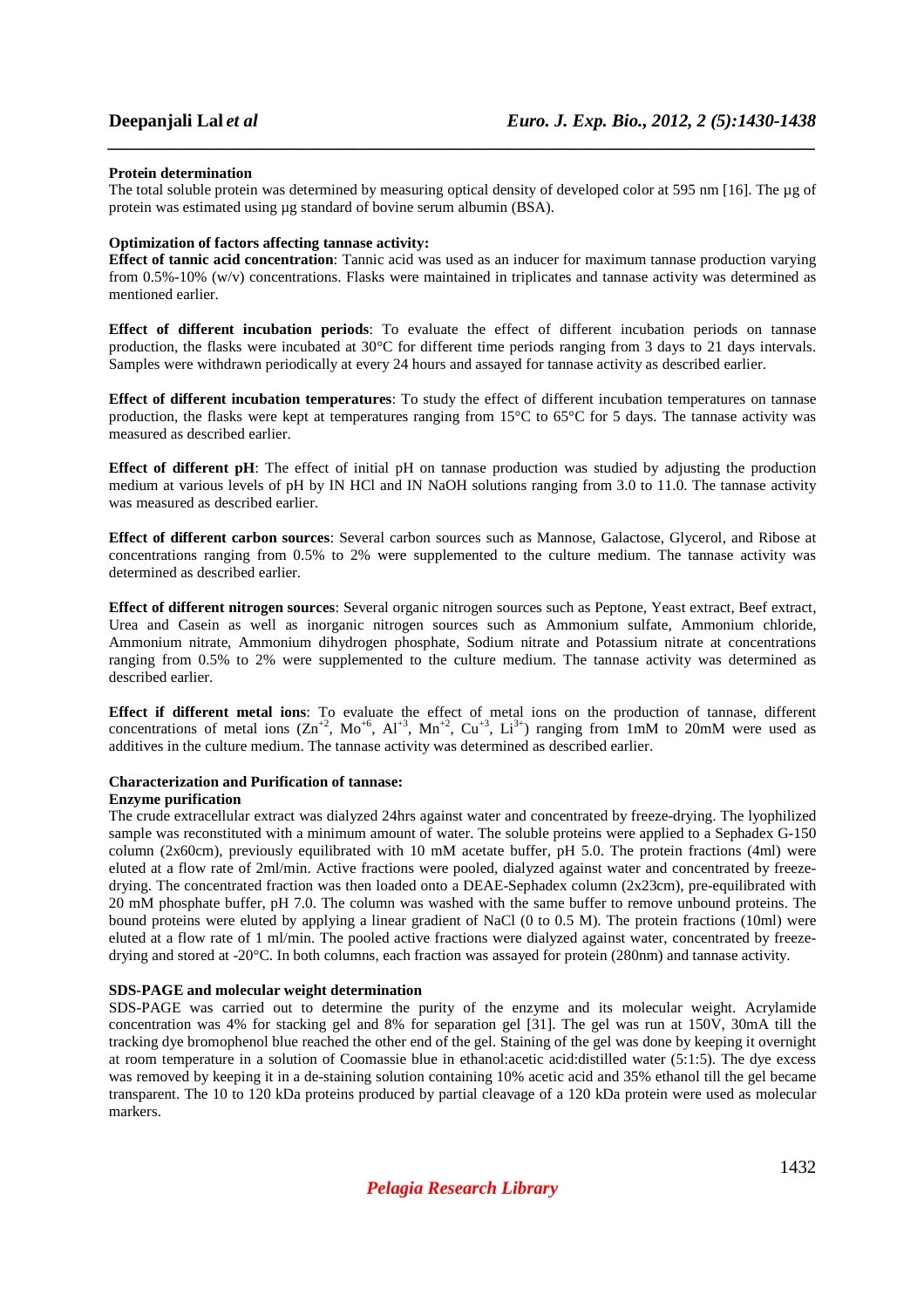## **Molecular weight of native tannase**

The molecular weight of native tannase was determined by gel filtration chromatography using Sephadex G-200. The mixture of high non-denaturing molecular weight markers (2mg) was loaded on Sephadex G-200 (2 x 70cm) and eluted with 0.05 M acetate buffer plus 0.1 M NaCl at a flow rate of 1 ml/min. The void volume of 65ml was determined using Blue Dextran 2000. The samples containing proteins were collected the native molecular weight of tannase was determined. All these protocols were conducted under 4°C conditions.

*\_\_\_\_\_\_\_\_\_\_\_\_\_\_\_\_\_\_\_\_\_\_\_\_\_\_\_\_\_\_\_\_\_\_\_\_\_\_\_\_\_\_\_\_\_\_\_\_\_\_\_\_\_\_\_\_\_\_\_\_\_\_\_\_\_\_\_\_\_\_\_\_\_\_\_\_\_\_*

## **RESULTS AND DISCUSSION**

**Effect of tannic acid concentration**: Tannase activity was affected by concentration of inducer in the medium. Maximum tannase activity was observed at a concentration of 1%  $(w/v)$  tannic acid as inducer (Fig.1). Similar results were reported previously using gallic acid and methyl gallate as inducers [6, 21].

## **Fig.1 Effect of Inducers on Tannase activity**



**Effect of different incubation periods**: Optimization of incubation periods (3-14 days) was carried out in order to determine the best harvesting time for tannase from production culture. Maximum tannase activity (162.3 U/ml) was observed on the  $7<sup>th</sup>$  day (168 hrs) of incubation (Fig. 2). Different incubation periods of were reported previously too [9, 12, 27].

#### **Fig. 2 Effect of Incubation period on Tannase activity**



**Effect of different incubation temperatures**: Maximum tannase activity (195.0 U/ml) was observed at an incubation temperature of 30°C although the organism had a capacity to grow over a wide temperature range (25°C to 35°C) (Fig. 3). Tannase production by *A. niger* can be evaluated at room temperature in our nation without additional efforts or costs. Similar optimum temperatures were reported for tannase from fungal isolates previously [3, 18**]**.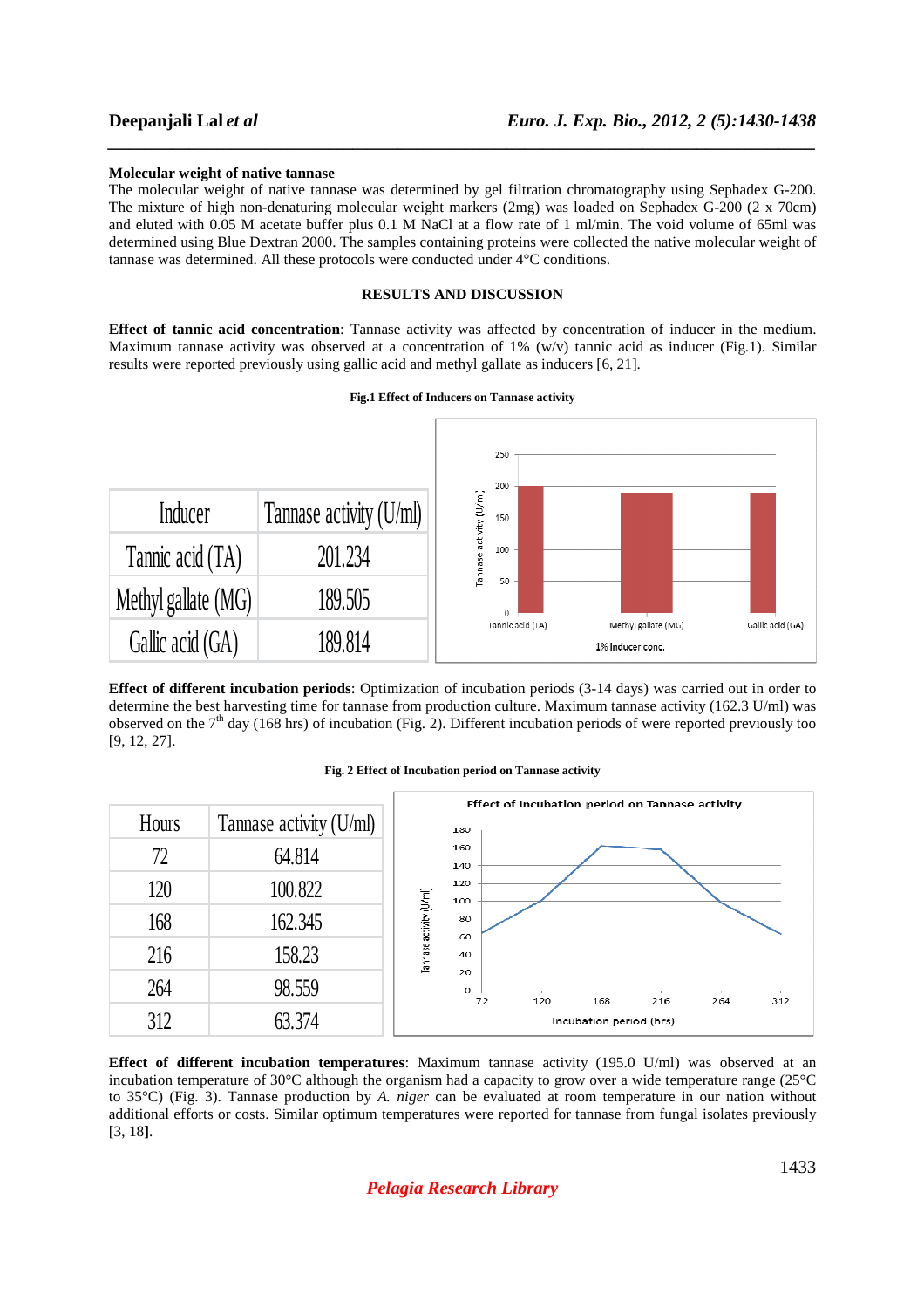|                |                         | Effect of Incubation temperature on Tannase activity                                                     |  |  |
|----------------|-------------------------|----------------------------------------------------------------------------------------------------------|--|--|
| Temperature    | Tannase activity (U/ml) | 250                                                                                                      |  |  |
| $15^{\circ}$ C | 22.221                  | 200                                                                                                      |  |  |
| $25^{\circ}$ C | 167.077                 | Tannase activity (U/ml)<br>150                                                                           |  |  |
| $35^{\circ}$ C | 195.061                 | 100                                                                                                      |  |  |
| $45^{\circ}$ C | 48.147                  | 50                                                                                                       |  |  |
| $55^{\circ}$ C | 15.02                   | 0                                                                                                        |  |  |
| $65^{\circ}$ C |                         | $65^{\circ}$ C<br>$15^{\circ}$ C<br>$25^{\circ}$ C<br>$35^{\circ}$ C<br>$45^{\circ}$ C<br>$55^{\circ}$ C |  |  |

*\_\_\_\_\_\_\_\_\_\_\_\_\_\_\_\_\_\_\_\_\_\_\_\_\_\_\_\_\_\_\_\_\_\_\_\_\_\_\_\_\_\_\_\_\_\_\_\_\_\_\_\_\_\_\_\_\_\_\_\_\_\_\_\_\_\_\_\_\_\_\_\_\_\_\_\_\_\_* **Fig. 3 Effect of Incubation temperature on Tannase activity** 

**Effect of different pH**: Different pH values (3.0, 5.0, 7.0, 9.0 and 11.0) were chosen to investigate the effect on tannase activity in the culture medium. Maximum tannase activity (196.9 U/ml) was observed at an acidic pH of 5.0 and gradual decrease in tannase activity was observed as the pH reached the alkaline range (Fig. 4). This pH optimum is similar to previously recorded reports for tannase [4, 8**]**.



## **Fig. 4 Effect if pH on Tannase activity**

**Effect of different carbon sources**: Since tannase is an inducible enzyme, different carbon sources (Mannose, Galactose, Glycerol and Ribose) were supplemented in the culture medium instead of tannic acid in the same ratio. All the carbon sources showed a negative effect on tannase production. Tannic acid (1% w/v) was the most suitable carbon source for tannase induction by the fungal isolate (Fig. 5). These results are in agreement with those reported for tannase production from different microorganisms earlier [2, 25].

**Effect of different nitrogen sources**: Sodium nitrate (1% w/v) present in the culture medium was replaced by equivalent amounts of different nitrogen sources (Peptone, Yeast extract, Beef extract, Urea, Casein, Ammonium sulfate, Ammonium chloride, Ammonium nitrate, Ammonium dihydrogen phosphate, Sodium nitrate and Potassium nitrate). Tannase activity increased slightly with Sodium nitrate but later on decrease gradually (Fig. 6). Similar results were obtained previously also [9, 13, 25**].**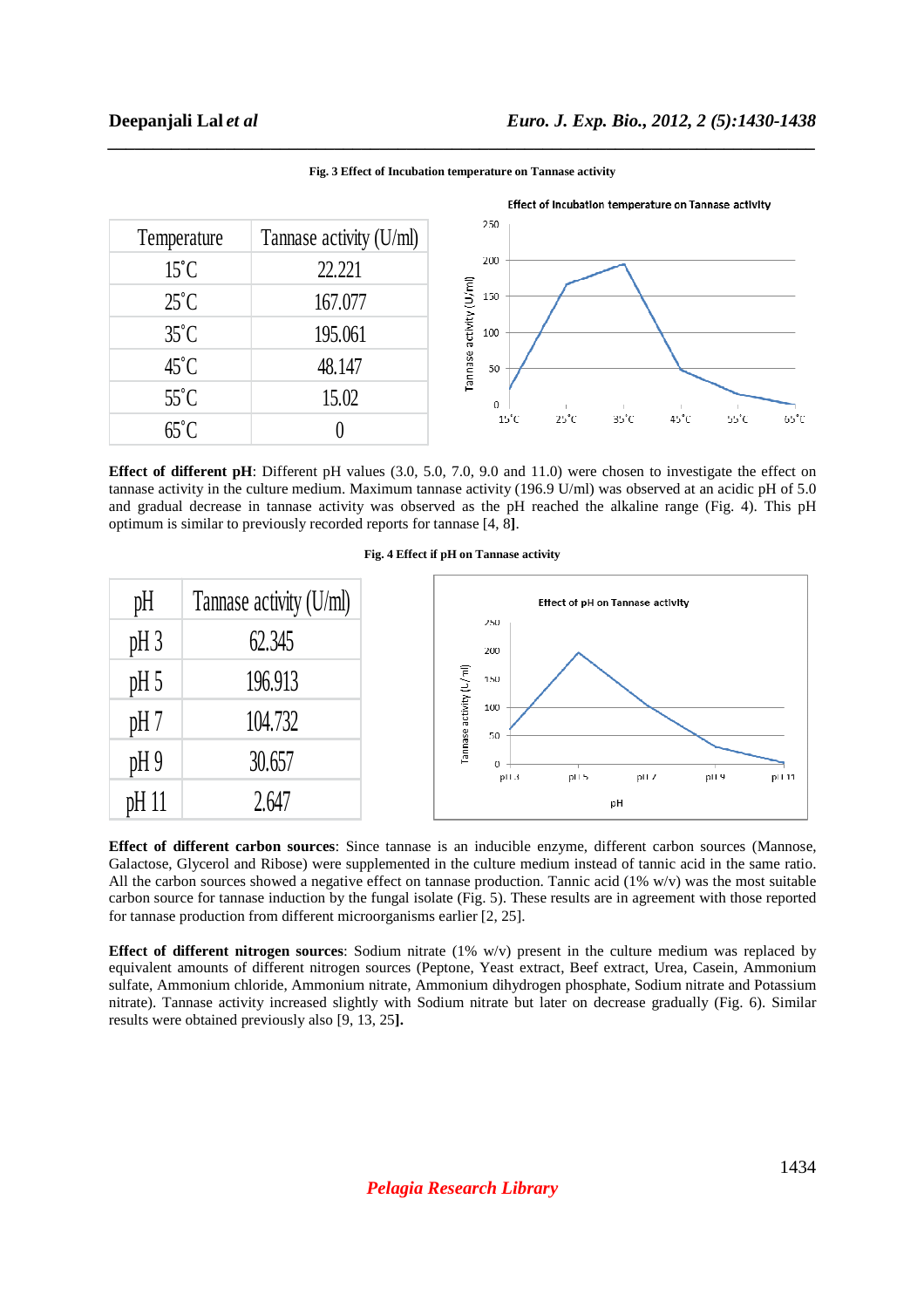|                | Carbon source $(1\%)$ Tannase activity (U/ml) |  |
|----------------|-----------------------------------------------|--|
| Tannic acid    | 189.814                                       |  |
| Ribose         | 129,629                                       |  |
| <b>Mannose</b> | 43.827                                        |  |
| Galactose      | 12.036                                        |  |
| Glycerol       | 83.95                                         |  |

*\_\_\_\_\_\_\_\_\_\_\_\_\_\_\_\_\_\_\_\_\_\_\_\_\_\_\_\_\_\_\_\_\_\_\_\_\_\_\_\_\_\_\_\_\_\_\_\_\_\_\_\_\_\_\_\_\_\_\_\_\_\_\_\_\_\_\_\_\_\_\_\_\_\_\_\_\_\_* **Fig. 5 Effect of Carbon sources on Tannase activity**

Effect of Carbon sources on Tannase activity 200 180  $160$ annase activity (U/ml)  $1.40$ 120  $100$ 80 60  $40$  $20$  $\Omega$ Galactose Ribose Mannose Givcerol Tannic acid 1% Carbon source

**Fig. 6 Effect of Nitrogen sources on Tannase activity** 



**Effect of different metal ions**: The metal ions  $(Zn^{+2}$ , Mo<sup>+6</sup>, Al<sup>+3</sup>, Mn<sup>+2</sup>, Cu<sup>+3</sup>, Li<sup>3+</sup>) concentrations were used to replace KCl in the culture medium in concentrations ranging from 1mM to 20 Mm, with 10mM showing maximum tannase production. All the metal ions were inhibitory on tannase activity (Fig. 7). These results are in agreement with those reported earlier [13].

## **Enzyme purification and physico-chemical properties of purified tannase:**

All the experiments were carried out under sterilized 4°C conditions. The protocol to purify extracellular tannase was conducted using the culture broth supernatants obtained at 48hrs of cultivation with 1% tannic acid as substrate. The extracellular tannase was purified by using filtration chromatography in a Sephadex G-150 column allowing the separation of the enzyme from minor proteins and fungal pigments. The fractions with high activity were pooled, dialyzed and concentrated by lyophilization (Fig. 8). At the end of the process, tannase was purified 7.17 fold with a specific activity of 101.428 U/mg protein and a yield of 18.35% (Table 8).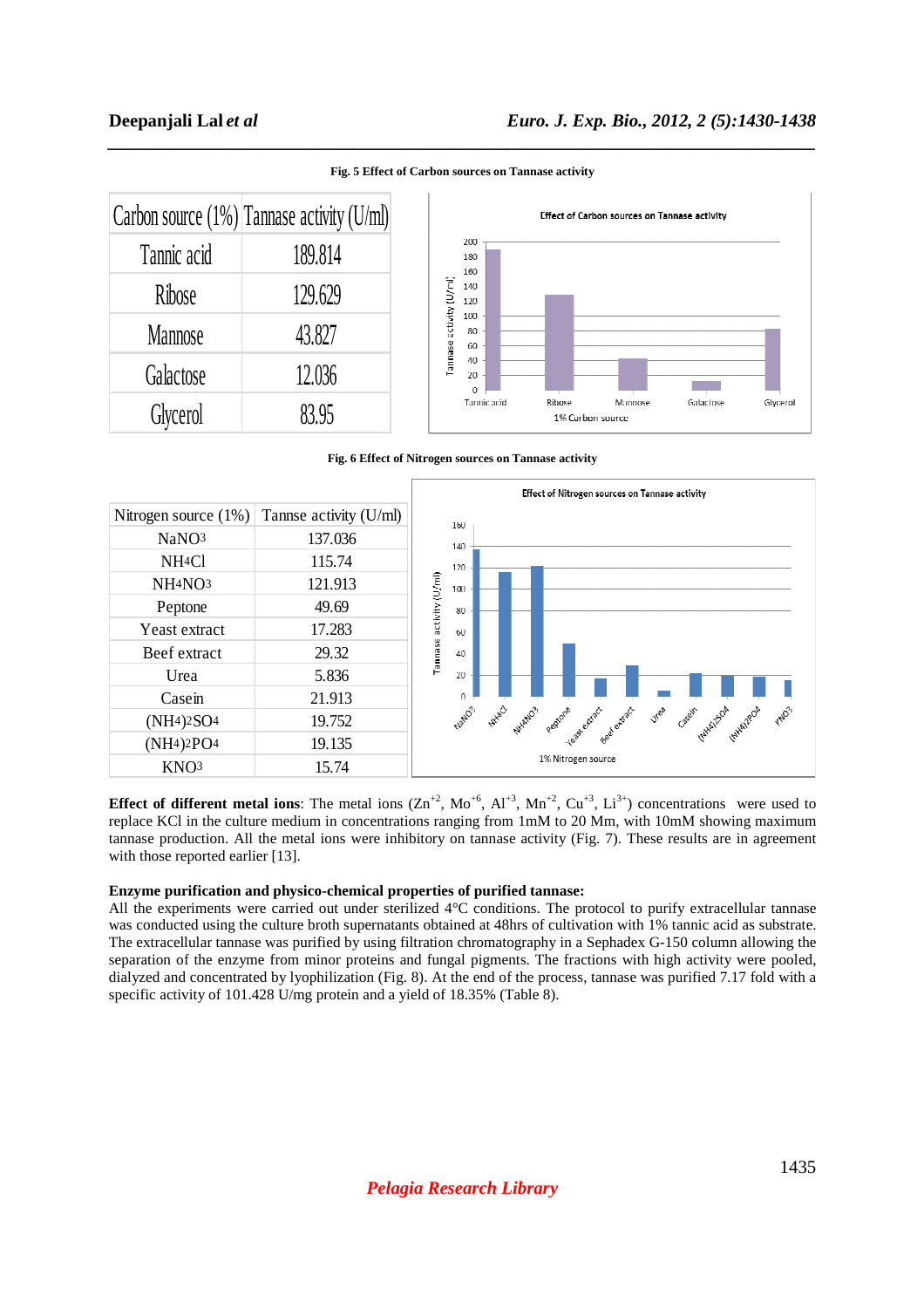

## *\_\_\_\_\_\_\_\_\_\_\_\_\_\_\_\_\_\_\_\_\_\_\_\_\_\_\_\_\_\_\_\_\_\_\_\_\_\_\_\_\_\_\_\_\_\_\_\_\_\_\_\_\_\_\_\_\_\_\_\_\_\_\_\_\_\_\_\_\_\_\_\_\_\_\_\_\_\_* **Fig. 7 Effect of Metal ions on Tannase activity**

**Table 8 Purification results of tannase during this study.** 

| <b>Purification step</b> | Total protein (mg) | Total activity (U) | Specific activity (U/mg) | <b>Purification (fold)</b> | Yield $(\%$ |
|--------------------------|--------------------|--------------------|--------------------------|----------------------------|-------------|
| <b>Sephadex G-150</b>    |                    | 58.3               | 14.150                   | 3.84                       | 50.58       |
| <b>DEAE</b> Sephadex     | ).98               | 99.4               | 101.428                  | 7.17<br>$\cdot$            | 1025        |

Tannase appeared homogeneous in PAGE under non-denaturing conditions and was characterized in this study. SDS-PAGE revealed the presence of one band with an apparent molecular mass of 66 kDa (Fig. 9).



**Fig. 8 Graphs depicting the results of two methods used for tannase purification.** 

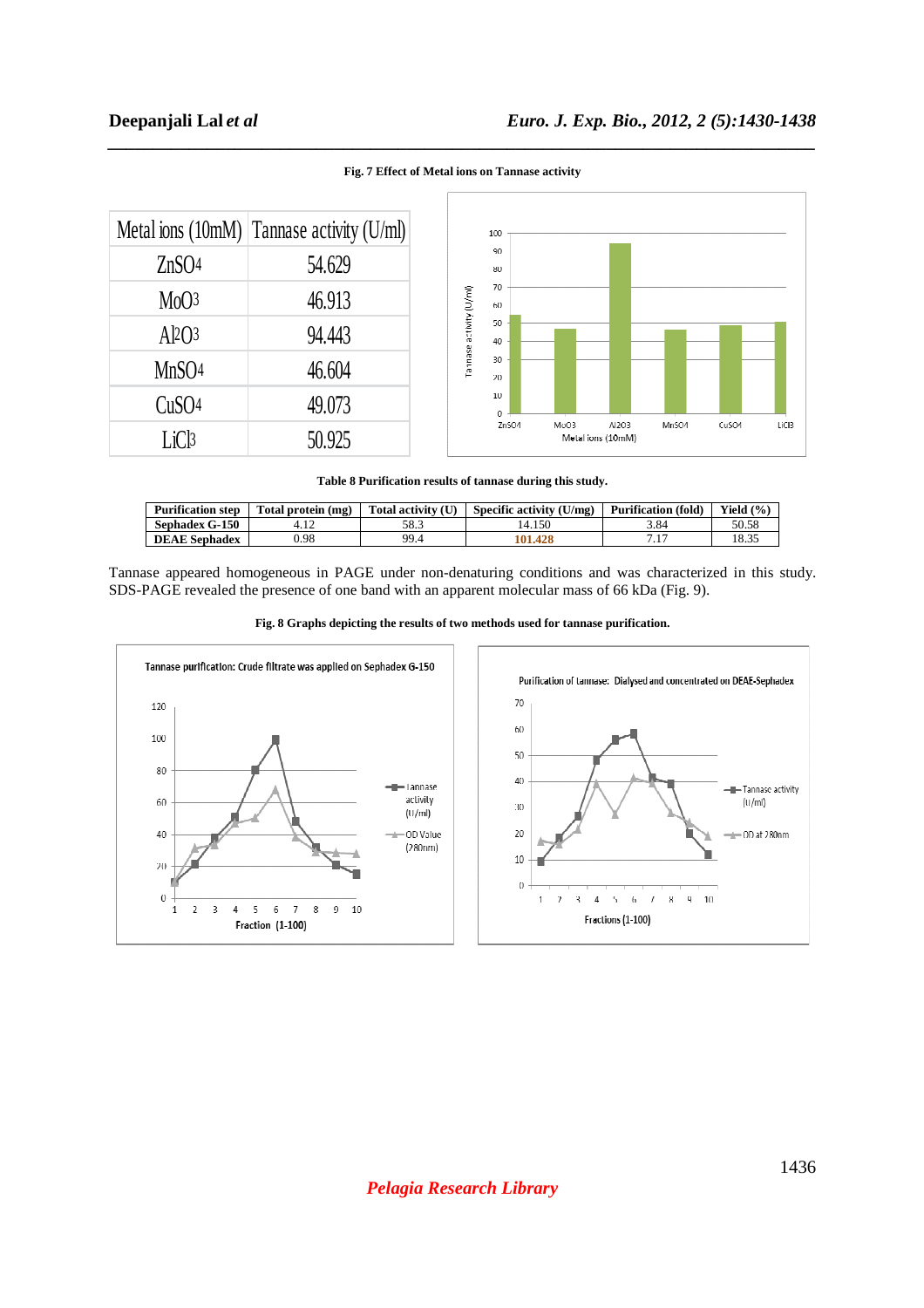

*\_\_\_\_\_\_\_\_\_\_\_\_\_\_\_\_\_\_\_\_\_\_\_\_\_\_\_\_\_\_\_\_\_\_\_\_\_\_\_\_\_\_\_\_\_\_\_\_\_\_\_\_\_\_\_\_\_\_\_\_\_\_\_\_\_\_\_\_\_\_\_\_\_\_\_\_\_\_* **Fig. 9 SDS-PAGE of purified tannase. (A: Molecular weight marker, B: Purified tannase)** 

According to Hatamoto et al. (1996) the tannase from *A. oryzae* has two subunits of 30 and 33 kDa, and the native tannase is a hetero-octamer with a molecular mass of 300 kDa.

## **CONCLUSION**

The present work has been taken up with a view of using *A. niger* as a microbial source for the production of tannase which can hydrolyze tannic acid to gallic acid. Since fungal activity is the key aspect in this area, there is enormous opportunity for the cost effective production of tannase which is a very versatile enzyme. Tannase finds application in the food, beverage, industrial and pharmaceutical industry. In view of the results obtained, it is concluded that the isolate was induced by 1% tannic acid as a substrate. Tannase was purified 7.17 fold with a specific activity of 101.428 U/ml and a yield of 18.35%. In future, we are interested to scale up the production of tannase by using various recombinant engineering techniques so that the industrial demand for tannase is taken care of on a large scale.

#### **REFERENCES**

- [1] A. M. Deschamps, G. Otuk, J. M. Lebeault, *Journal Ferment. Technol.*, **1983**, 61,55-59.
- [2] A. Sabu, C. Augur, C. Swati, A. Pandey, *Process Biochem.*, **2006**, 41,575-580.
- [3] A. Sabu, G. S. Kiran, A. Pandey, *Food Technol. Biotechnol*., **2005**, 43 (2),133-138.
- [4] A. Shrivastava, K. Kar, *Brazilian Journal of Microbiol.*, **2009**, 40,782-789.
- [5] B. Bajpai, S. Patil, *Brazilian Journal of Microbiology,* **2008**, 39,708-711.
- [6] C. N. Aguilar, C. Augur, E. Favela-Torres, G. Viniegra-Gonzalez, *Journal Ind. Microbiol. Biotechnol*., **2001,**  26,296-302.
- [7] C. N. Aguilar, R. Rodriguez, G. Gutierrez-Sanchez, C. Augur, E. Favela-Torres, *Applied Microbiol. Biotechnol*., **2007**, 76,47-59.
- [8] D. Banerjee, K. C. Mondal, B. R. Pati, *Journal Basic Microbiol.,* **2001***,* 41,313-318.
- [9] D. Banerjee, P. K. D. Mohapatra, B. R. Pati, *Res. Journal Microbiol*., **2007**, 2,462-468.
- [10] D. K. Boadi, R. J. Neufeld, *Enzyme Microbiol. Technol.*, **2001**, 28,590-595.
- [11] E. Haslam, J. E. Stangroom, *Journal Biochem.,* **1966**, 99,28-31.
- [12] G. A. S. Pinto, S. G. F. Leite, S. C. Terzi, S. Couri, *Braz. Journal Microbiol*., **2001**, 32,24-26.
- [13] H. Yamada, O. Adachi, N. Sato, *Agric. Biol. Chem.,* **1986**, 32,1070-1078.
- [14] J. Anishworthh, T. Bolkan; Marine fungi from Queensland University papers, Department of botany, **1975**, 5,77-81.
- [15] K. C. Mondal, R. Banerjee, B. R. Pati, *Biotechnol. Lett.*, **2000**, 22,767-769.
- [16] M. M. Bradford, *Anal. Biochem.*, **1976**, 72,248-254.
- [17] M. Soni, K. P. Sharma, P. J. John, *Journal of Microbiology and Biotechnology Research,* **2012**, 2(2),327-336.
- [18] N. Lokeshwari, K. J. Raju, S. Pola, V. Bobbarala, *International Journal of Chem. and Anal. Science*, **2010**, 1(5),106-109.